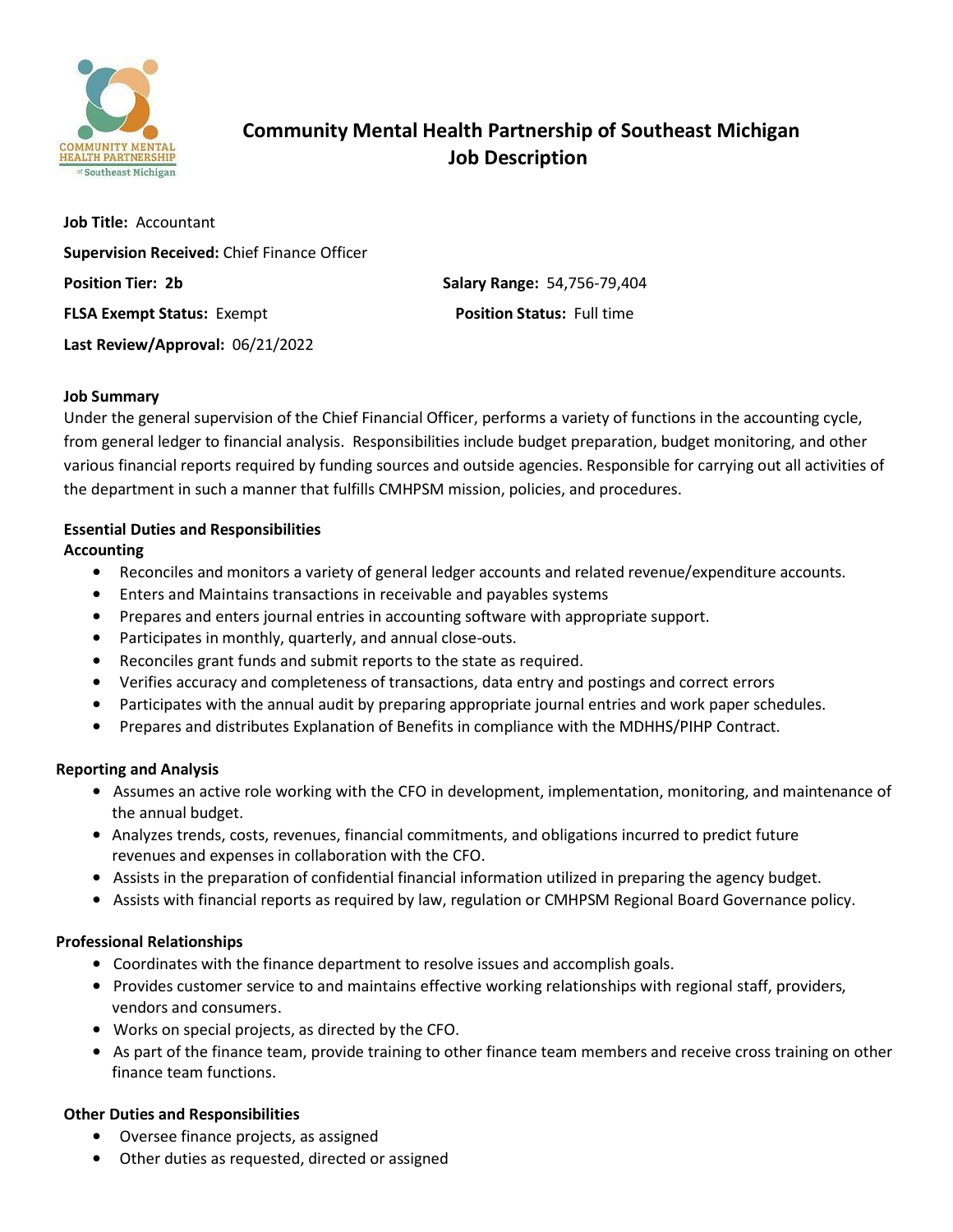### **Education and Experience Requirements**

- Equivalent to a Bachelor's Degree in Accounting, Business Administration or Finance required.
- Minimum of at least two years of progressively more responsible experience in a finance position; experience in a public agency preferred, experience in managed care desirable.
- Or any equivalent combination of education, experience, and training that provides the required knowledge, skills, and abilities.

### **Competencies Required**

- Knowledge of budgeting and accounting principles and application.
- Knowledge of generally accepted accounting principles.
- Knowledge of applicable laws and regulations and ability to interpret and disseminate laws and regulations
- Ability to identify, analyze and solve complex problems
- Ability to work with large amounts of data, interpret financial records, detect errors and prepare financial reports.
- Experience with databases and spreadsheet programs; experience in use of financial/ accounting and/or general ledger information systems. Familiarity with electronic health record systems and financial integration of those systems preferred.
- Ability to build and maintain effective working relationships with others
- Ability to keep commitments and take responsibility for own actions
- Ability to maintain composure and display tact and professionalism in all interactions
- Ability to express ideas effectively orally and in writing
- Ability to delegate work assignments, set expectations and monitor progress
- Ability to work independently, and collaborate as part of a team
- Ability to organize, prioritize and plan work activities and projects to meet deadlines
- Ability to make timely decisions using sound and accurate judgment
- Ability to adapt quickly to changing demands and manage changes for others
- Skill in providing regular feedback to subordinates, developing subordinates' skills and encouraging growth
- Ability to effectively work on multiple projects at one time
- Knowledge of ethical principles and ability to apply them
- Ability to work with a diverse group of people
- Skill in assessing the value, importance or quality of things and people

### **Physical Demands and Work Environment**

The physical demands and work environment described here are representative of those that must be met by an employee to successfully perform the essential functions of this job. Reasonable accommodations may be made to enable individuals with disabilities to perform the essential functions.

While performing the duties of this job, the employee is regularly required to stand; sit; move about the facility; use hands to finger, handle, or feel objects, tools or controls; reach with hands and arms; talk or hear. The employee must occasionally lift and/or move up to 10 pounds. Specific vision abilities required by the job include close vision, distance vision, color vision and the ability to adjust focus.

*Please note this job description is not designed to cover or contain a comprehensive listing of activities, duties or responsibilities that are required of the employee for this job. Duties, responsibilities and activities may change at any time with or without notice.*

*This document does not create an employment contract, implied or otherwise, other than an "at will" relationship.*